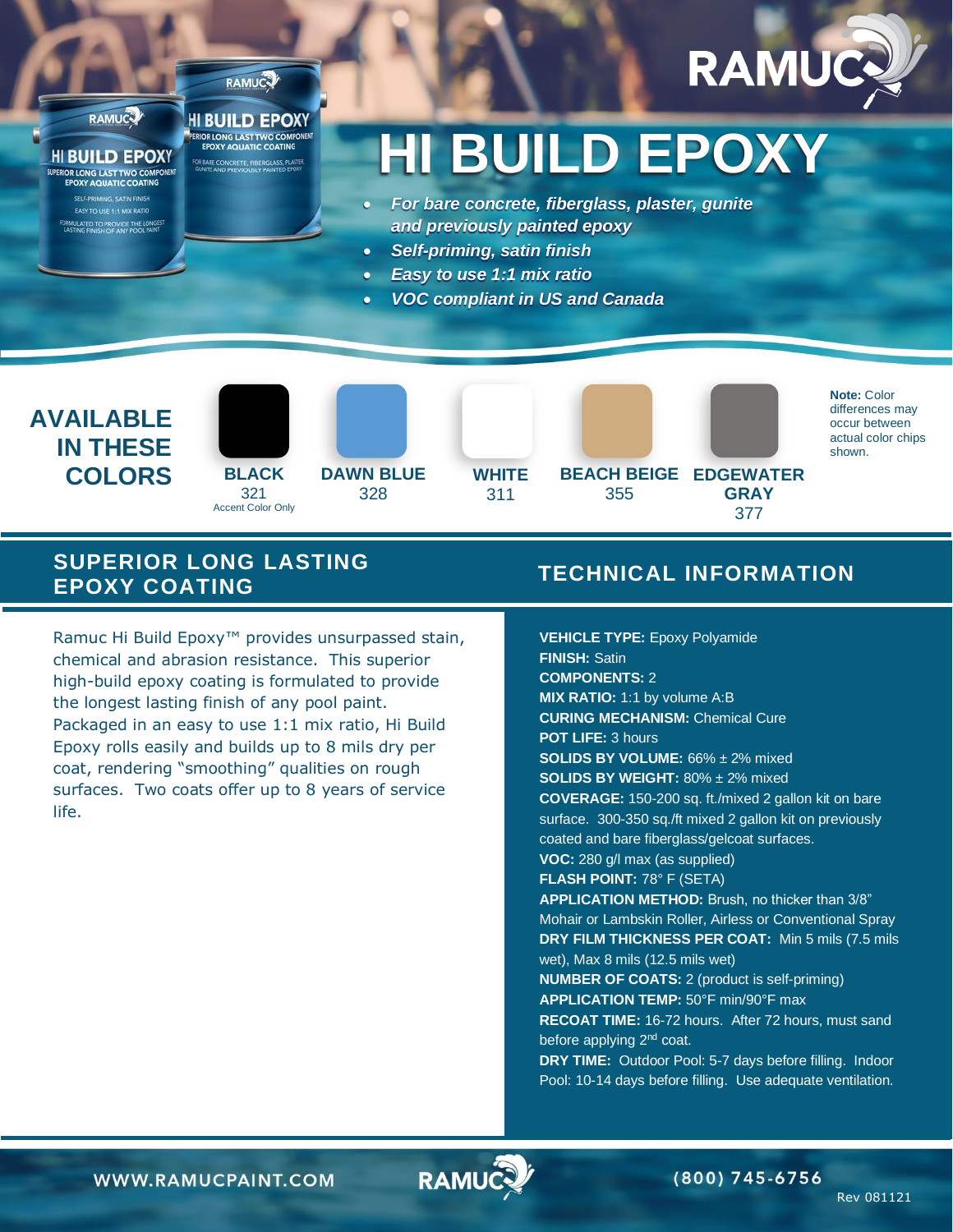

*This superior high build epoxy is formulated to provide the longest lasting finish of any pool paint.*

**COMPATIBILITY:** For compatibility purposes, the existing paint on previously painted surfaces of a pool should be determined before painting. **Use dark colors for accent painting only. Dark colors can prematurely fade or blister, especially in chemically treated water.**

**SURFACE REPAIRS AND JOINT/CRACK FILLER:** Plaster or concrete surfaces should be tested for integrity and soundness. Aged plaster should be checked for integrity. Check for hollow or weak/crumbling plaster by using a ball-peen hammer or any other comparable method. Perform repairs before painting. Power wash to remove loose paint and dirt. Any minor repairs, such as patching with hydraulic cement or filling of cracks, should be done and allowed to cure prior to surface prep. We suggest using Vulkem polyurethane sealant. Vulkem must be top-coated before being submersed in chemically treated water.

**SURFACE PREPARATION:** Coating performance, in general, is proportional to the degree of surface preparation. Follow recommendations carefully, avoiding shortcuts. Inadequate preparation of surfaces will virtually assure inadequate coating performance. We recommend using Ramuc Clean & Prep Solution™. Ramuc Clean & Prep Solution degreases and dissolves mineral deposits and increases porosity to create maximum adhesion. Unlike all other acid-based materials, Ramuc Clean & Prep Solution neutralizes via water and is safe to use near plants and grass. If surface is exceptionally hard, we recommend saniding with an #80 grit sandpaper to create surface profile prior to applying the first coat of Hi Build Epoxy. Follow package directions carefully. New concrete and plaster surfaces must be cured for 28 days prior to painting.

**CONDENSATION TEST:** After all cleaning is complete, allow the surface to dry. Average time varies according to climate and porosity of the substrate. 1) Tape 2' x 2' pieces of transparent plastic to areas in the deep end wall, floor and several of the other areas of the pool. 2) Wait about 4 hours to determine if condensation has formed underneath the plastic. 3) If condensation is evident, the surface is not dry enough to paint. 4) Remove the plastic and wait 24 hours to perform the test again and continue until no condensation forms. This ensures that the surface is dry enough to apply paint.

**APPLICATION:** Use no thicker than a 3/8" nap roller used for solvent based paints. DO NOT use rollers with cardboard cores. Apply at the recommended coverage rate. Ideal air temperatures for application are between 50° and 90° F. Surface temperature should be at least 50° F, no more than 90°F. Overnight curing temperatures must be at least 50°F or the paint will not cure properly causing an "oily" feel to the top of the paint. Do not paint when rain is imminent. New concrete and plaster surfaces must be cured a minimum of 28 days prior to painting.

**MIXING THE PAINT:** Hi Build Epoxy is self-priming; no other type of primer is recommended or should be used. Hi Build Epoxy has a 3 hour pot life (use life) once mixed. Using empty 5 gallon pails, mechanically mix Part A for approximately 5 minutes. Mechanically mix Part B for approximately 5 minutes. Mechanically mix both part A and Part B together for approximately 15 minutes. Mixing with a stir stick is not recommended. Once mixed, allow the material to stand for 45 minutes in temperatures between 50° F to 65° F, or 20 minutes in temperatures 65° F and above to ensure chemical reaction. If material is used too soon after mixing, or if the pool is filled too soon after application, yellowing or loss of gloss can occur. If more than one kit is used at a time box (intermix) several gallons together. (Use a 5 gallon pail)

#### **SPRAY INFORMATION:** Airless: 2000-2300 P.S.I. **TIP SIZE:** 0.15 – 0.19

**POT LIFE:** 3 hours @70°F and 50% relative humidity

**CLEAN UP:** Ramuc Thinner

#### **PERFORMANCE CHARACTERISTICS:**

Cyclic Prohesion **Cyclic Probesion Cyclic Probesistance (direct)** Cyclic Probesion Alkali Resistance Method: ASTM D5894, 2300 hours Method: ASTM D2794 Method: ASTM D1308 Result: 10 ASTM D714 for blistering Result: 160 in lbs. Result: No effect Result: No effect

Result: B (7 days), 4H (30 days)

**Conical Flexibility**  Method: ASTM D522

Pencil Hardness **Gloss**<br>Method: ASTM D3363 **Taber Abrasion** GS-17 wheels, 500gram load, 1000 cylces Method: ASTM D4587 Method: ASTM D4060, CS-17 wheels, 500gram load, 1000 cylces Method: ASTM D4587<br>Result: 125 mg loss Meximum

WWW.RAMUCPAINT.COM





Rev 081121